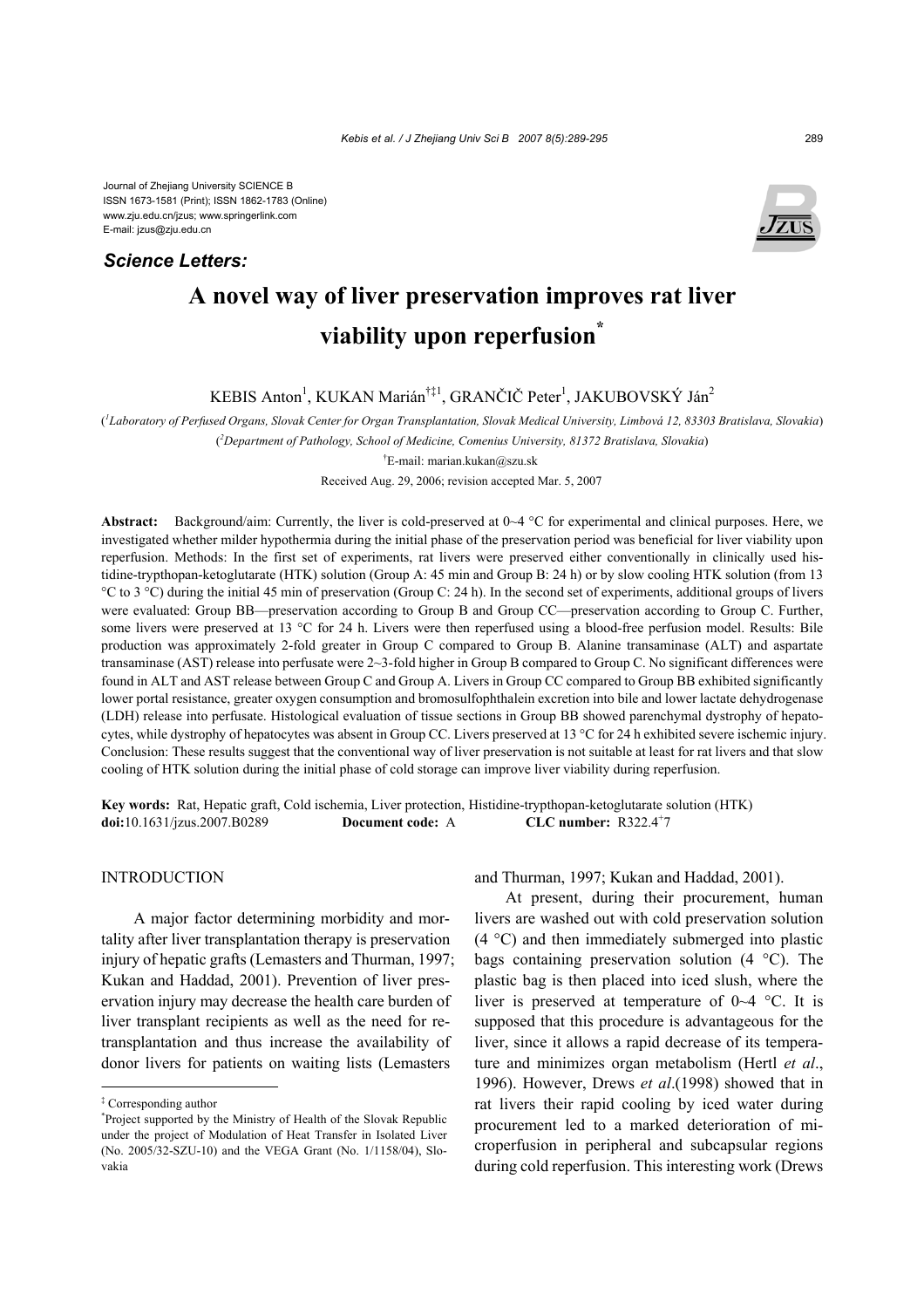*et al*., 1998) remained neglected by scientists working in the area of liver preservation. Furthermore, we found that in our previous experiments surface liver temperature after standard washing out of rat livers with University of Wisconsin preservation solution (4 °C) was approximately 19 °C (Lutterová *et al*., 2001). Thus, if one takes into consideration the difference between the temperature of liver surface and the preservation solution, it is not clear whether the current technique of liver preservation is appropriate. Indeed, we found very recently that preservation of rat livers in physiologic saline at the initial temperature of 10 °C was better than preservation at the initial temperature of 4 °C (Kebis and Kukan, 2006).

Therefore, this study was designed to test the hypothesis that the initial hypothermia close to liver surface temperature as well as slow cooling of histidine-trypthopan-ketoglutarate (HTK) solution (which is in clinical practice for human liver preservation) during the initial phase of cold storage is beneficial for liver viability during reperfusion.

# MATERIALS AND METHODS

#### **Animals**

Male Wistar rats, weighing 280~320 g, obtained from Velaz Co. (Prague, Czech Republic) were used. The animals were housed in an air-conditioned room at 22 °C and fed Velaz rat chow and water *ad libitum* up to the time of the experiments. The study was approved by the local animal welfare committee.

#### **Liver procurement**

The rats were given ketamine/xylazine [(100/10) mg/kg] intraperitoneally to induce anesthesia before surgery and the liver was prepared as described (Kukan, 1999). Briefly, the bile duct was cannulated with polyethylene PE 50 tubing and 250 IU of heparin was injected intravenously. To ensure that global liver function was comparable between the groups, bile production was measured for 5 min during liver procurement. The portal vein was then cannulated with PE 240 tubing and the hepatic artery was ligated. The liver was flushed out in situ through the portal vein with 30 ml of cold (4 °C) HTK solution (Dr. Franz Köhler Chemie GmbH, Alsbach-Hähnlein, Germany) at constant pressure of  $12 \text{ cm}H_2O$ . Then, as

rapidly as possible, the livers were excised and transferred to the preservation/perfusion chamber made from plexiglass containing 70 ml of HTK solution (Kebis and Zvrškovec, 2002).

#### **Liver preservation**

In the first set of experiments, rat livers were preserved either conventionally in HTK solution [Group A: 45 min (*n*=6) and Group B: 24 h (*n*=6)] or by slow cooling HTK solution (from 13  $\degree$ C to 3  $\degree$ C) during the initial 45 min of preservation [Group C: 24 h  $(n=6)$ ]. In the second set of experiments, additional groups of livers were evaluated: Group BB (*n*=5)—preservation according to Group B and Group CC (*n*=5)—preservation according to Group C). Finally, some livers were preserved at 13 °C for 24 h (*n*=3).

# **Liver perfusion**

The livers were perfused through the portal vein from a height of 12 cm in a recirculating perfusion system at 37 °C (Kukan, 1999). As a perfusion medium, Krebs-Henseleit bicarbonate buffer (KHB)  $(200 \text{ ml}, \text{pH=7.4})$  containing glucose  $(10 \text{ mmol/L})$ and saturated with 95% oxygen and 5% carbon dioxide (inflow  $P_{0<sub>2</sub>}$  =400~500 mmHg) was used. In the first set of experiments, the following parameters were assessed: portal flow, bile production, alanine transaminase (ALT) and aspartate transaminase (AST) release into perfusate. In the second set of experiments, we measured portal resistance, oxygen consumption, bromosulfophthalein (BSP) excretion, (BSP was added into the reservoir at 30 min of reperfusion as a 6 µmol bolus), and lactate dehydrogenase (LDH) release into perfusate.

#### **Temperature measurements**

We measured the temperature of HTK solution inputing rat livers, surface liver temperature, and HTK solution in the preservation/perfusion chamber (for the first 60 min of preservation) by a thermometer (HI 8751 Minitherm, Hanna Instruments, Kahl am Rhein, Germany).

# **Histological analysis by hematoxylin and eosin (HE) staining**

After each perfusion of the second set of experiments, the middle part of the great left lateral lobe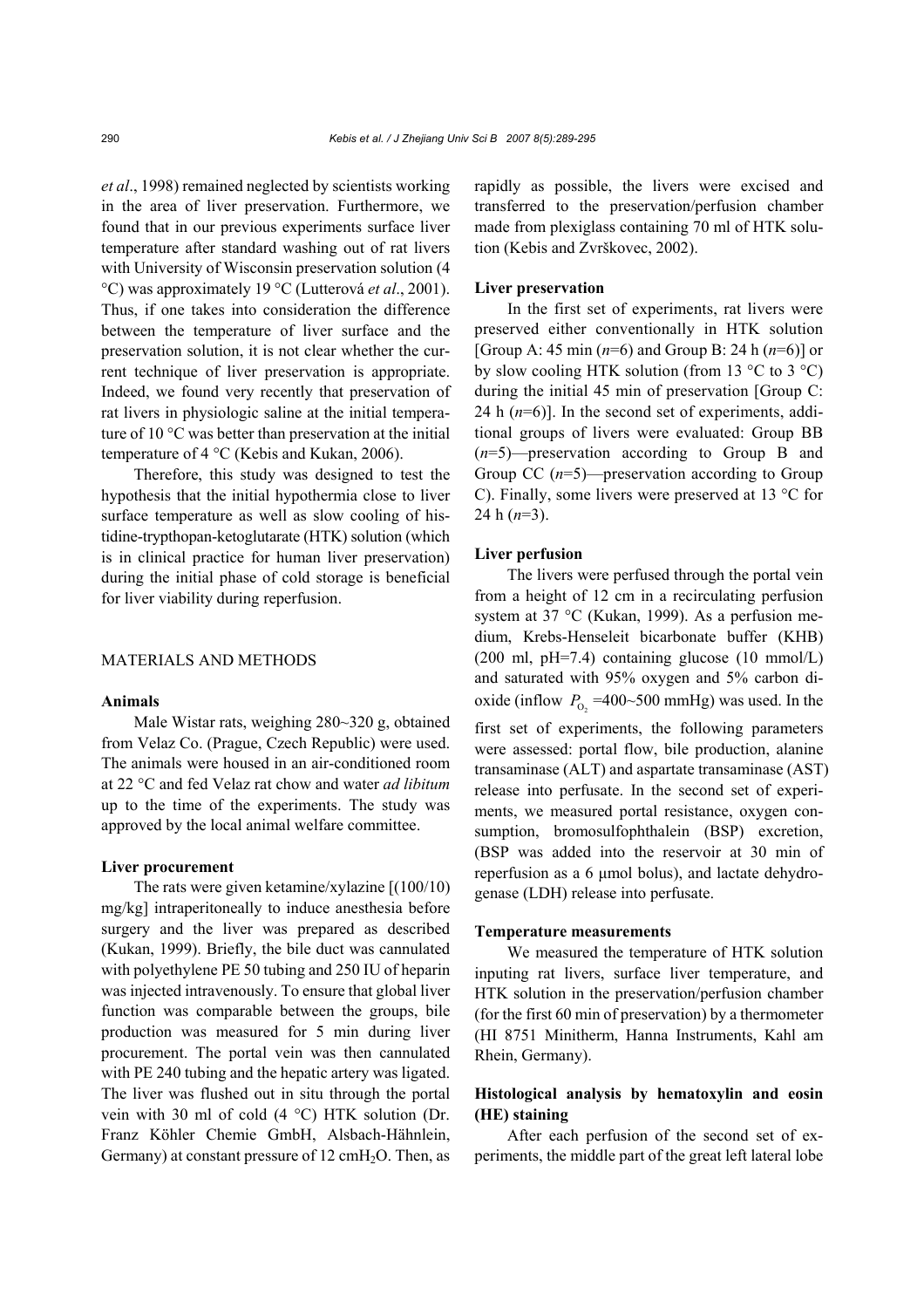(lobus sinister lateralis) was fixed in 10% formalin. Fixed samples were cut and stained by HE. Pathologist (Ján Jakubovský) performed morphological evaluation of liver tissues. Morphological evaluation was carried out on HE-stained sections at original magnification×100.

#### **Assays**

The activities of perfusate ALT, AST, and LDH were measured with standard reagent kits, which were purchased from Pliva-Lachema Diagnostica (Brno, Czech Republic). BSP concentrations were measured in 0.1 mol/L NaOH spectrophotometrically at 580 nm after appropriate dilution of bile samples. Oxygen consumption was assessed by 248 pH/Blood Gas Analyzer (Ciba Corning Diagnostics Limited, UK).

# **Treatment of data and statistics**

Oxygen consumption was calculated from the equation:

O2 consumption=(*C*in−*C*out) ml/(min·g liver),

where *C*in and *C*out are oxygen perfusate levels at input and output.

Percentage change in liver weight during the reperfusion period was calculated as follows:

(∆liver weight/initial liver weight)×100%.

Values are given as mean±*SEM*. The data from three groups of livers were analyzed by ANOVA followed by Bonferroni correction test for multiple comparisons. Statistical evaluation between two groups was performed using Student's *t* test. A difference was considered significant when *P*<0.05.

# RESULTS

# **The first set of experiments**

1. Animal weight, liver weight and bile production prior to preservation

There were no significant differences in animal weight (g) between Group A, Group B, and Group C (Group A: 309±6; Group B: 306±3; Group C: 302±2). Similarly, no significant differences were found in liver weight (g) (Group A: 10.8±0.2; Group B:

10.7±0.1; Group C: 10.6±0.1). Bile production  $\lceil \mu \cdot \ln \left( \min \cdot g \right) \rceil$  in vivo, as a sign of global hepatic function, was similar prior to cold preservation (Group A: 1.95±0.1; Group B: 2.2±0.2; Group C: 2.19±0.2).

2. The temperature of the preservation solution and of liver surface after liver procurement

There were no significant differences in the temperature (°C) of HTK solution inputing livers between the groups (Group A:  $4.0\pm0.3$ ; Group B: 4.5±0.1; Group C: 4.8±0.3). Likewise, surface liver temperatures (°C) after washing out of the liver were similar between the groups (Group A:  $16.8 \pm 0.3$ ; Group B: 16.8±0.9; Group C: 17.7±0.3).

3. The temperature of the preservation solution during the initial phase of cold storage

Fig.1 shows temperature of HTK solution during the first 60 min of preservation. It can be seen that there were significant differences in the temperature of HTK solution between Group C and Group A or Group B during the first 35 min of preservation. After 45 min of preservation temperatures were similar.



**Fig.1 The temperature of HTK solution (°C) during the first 60 min of preservation of rat livers. After procurement livers were preserved in HTK solution for 45 min (Group A) and 24 h (Group B) by a conventional way of preservation. HTK solution was slowly cooled from 13 °C to 3 °C during the initial 45 min of preservation (Group C: 24-h preservation). Data represent mean±***SEM* **(6 livers per group). \* Significantly different (Group C vs Group A or Group B) at** *P***<0.05**

4. Effects of the initial phase of cold storage on liver viability during reperfusion in Group A, Group B, and Group C

Viability parameters of isolated reperfused rat livers are shown in Figs.2a~2d. Portal flow was comparable between Group A and Group C. Although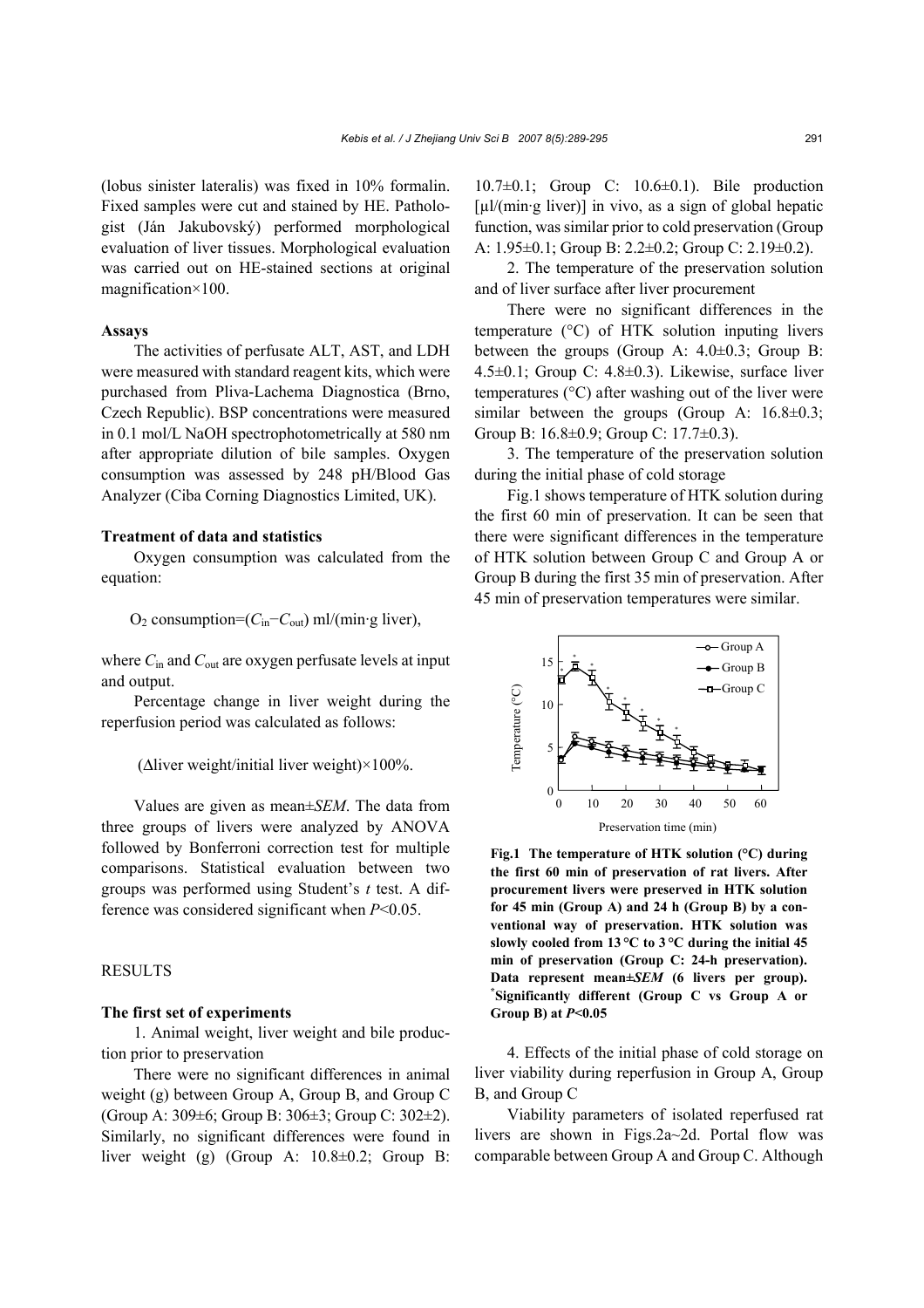nonsignificant, but better flow was recorded in Group C compared to Group B (Fig.2a).

Bile production, as a sign of global hepatic function, was severely suppressed in 24-h preserved livers. Slow cooling of HTK solution at the initial phase of cold preservation (Group C) improved significantly bile production after 30 min reperfusion compared to Group B (Fig.2b).

ALT and AST release into perfusate, as measures of hepatocellular membrane integrity, were nonsignificantly different between the groups at 5 min of reperfusion, but they were 2~3 times higher in Group B compared to Group A at 60 min of reperfusion (Figs.2c and 2d). Release of ALT and AST into perfusate of Group C after 60 min of reperfusion was comparable to control livers (Group A).

# **The second set of experiments**

1. Effects of the initial phase of cold storage on liver viability during reperfusion in Group BB and in Group CC

To prove that slow cooling of the preservation solution is indeed better than the conventional way of preservation, we performed further experiments and measured other viability parameters of livers during reperfusion (Note: livers in Group BB were preserved according to Group B and livers in Group CC were preserved according to Group C). Portal resistance during reperfusion of Group BB and Group CC is shown in Table 1. It can be seen that after 30 min of reperfusion portal resistance was significantly lower in Group CC compared to Group BB.

Likewise, oxygen consumption was greater after 30 min of reperfusion in Group CC compared to Group BB (Table 2).

Bile production was nonsignificantly better in Group CC compared to Group BB during the first 30 min of reperfusion (Table 3). However, BSP-induced bile flow was significantly greater in Group CC compared to Group BB. Similarly, BSP excretion into bile was significantly greater in Group CC compared to Group BB (Table 3).



**Fig.2 Viability parameters of isolated perfused rat livers after preservation. (a) Portal flow; (b) Bile flow; (c) ALT release into perfusate; (d) AST release into perfusate** 

Livers were perfused after standard cold preservation for 45 min (Group A), after standard cold preservation for 24 h (Group B), or following slow cooling of the preservation solution from 13 °C to 3 °C during the initial 45 min of preservation (Group C). Data represent mean±*SEM* (6 livers per group) and were expressed per gram liver weight. Significantly different at *P*<0.05: <sup>\*</sup>Group B vs Group A or Group C, <sup>\*</sup>Group C vs Group B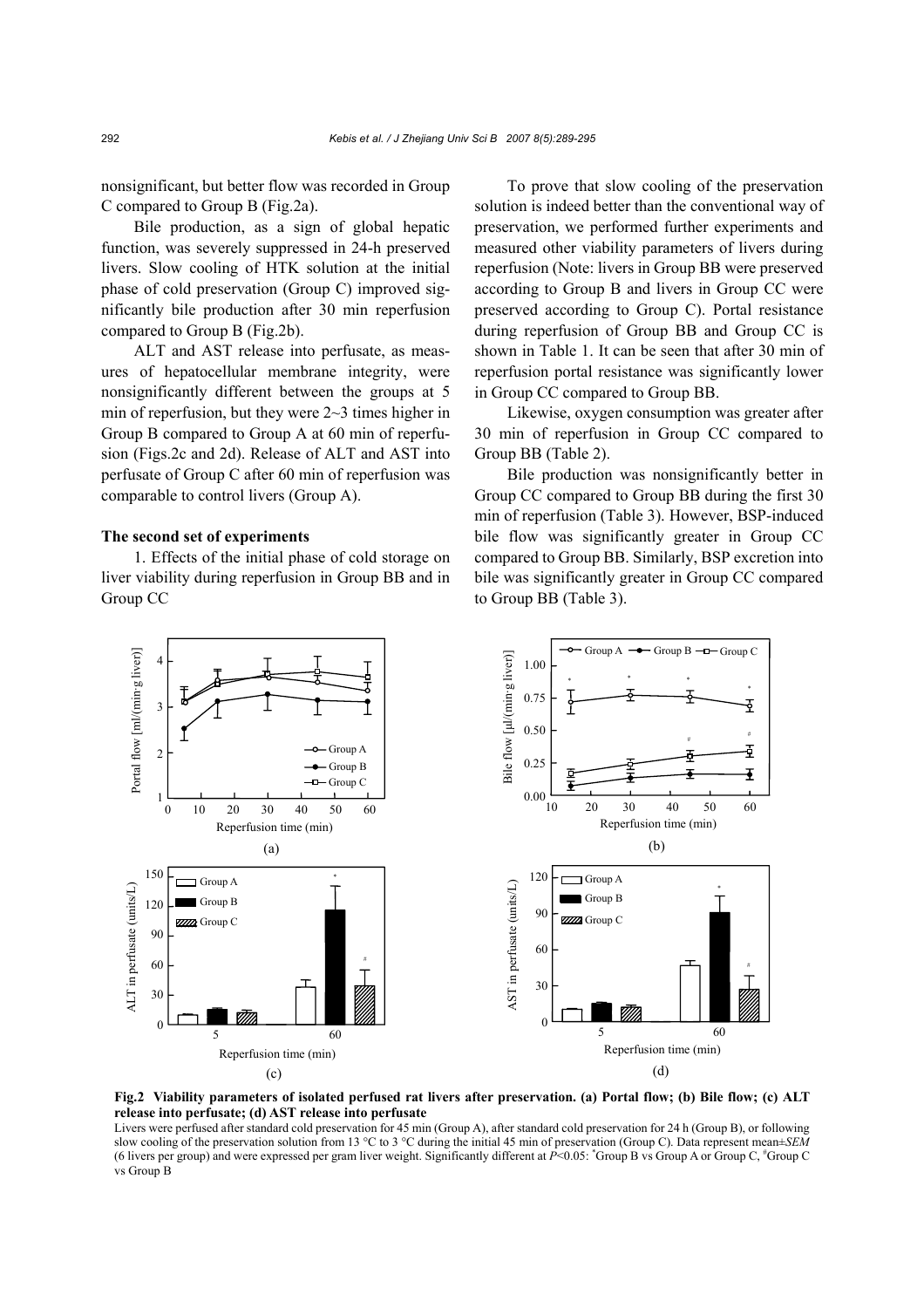| Table 1<br>[mmHg/(ml·min)] |                   | Portal resistance during reperfusion |
|----------------------------|-------------------|--------------------------------------|
| Reperfusion time (min)     | Group BB          | Group CC                             |
|                            | $0.516 \pm 0.058$ | $0.518 \pm 0.029$                    |

15 0.460±0.046 0.464±0.025 30 0.438±0.031 0.406±0.015 45 0.450±0.026 0.384±0.007\* 60 0.450±0.026 0.374±0.008\*

|  |                           | Table 2 Oxygen consumption during reperfusion |  |
|--|---------------------------|-----------------------------------------------|--|
|  | ${\mu}$ mol/(min·g liver) |                                               |  |

| Reperfusion time (min) | Group BB          | Group CC                                                 |
|------------------------|-------------------|----------------------------------------------------------|
| 5                      | $0.734\pm0.076$   | $0.760 \pm 0.072$                                        |
| 15                     | $0.826 \pm 0.104$ | $0.882\pm0.081$                                          |
| 30                     | $0.854\pm0.106$   | $1.056 \pm 0.067$                                        |
| 45                     | $0.800 \pm 0.070$ | $1.088 \pm 0.058$ <sup>*</sup>                           |
| 60                     | $0.842 \pm 0.073$ | $1.108 \pm 0.058$ <sup>*</sup>                           |
| $\sim$ $\sim$          |                   | $\cdot$<br>$\cdot$ $\sim$<br>$\sim$ $\sim$ $\sim$ $\sim$ |

Data represent mean±*SEM* (5 livers per group); 'Significantly different at *P*<0.05

Data represent mean±*SEM* (5 livers per group); 'Significantly different at *P*<0.05

| Table 3 Effects of the way of preservation on bile flow and BSP excretion                                                                                                   |                                                  |                                                  |                                   |  |  |
|-----------------------------------------------------------------------------------------------------------------------------------------------------------------------------|--------------------------------------------------|--------------------------------------------------|-----------------------------------|--|--|
| Treatment groups                                                                                                                                                            | <sup>a</sup> Bile flow                           | <sup>b</sup> BSP-induced bile flow               | <b>BSP</b> excretion              |  |  |
|                                                                                                                                                                             | $\lceil \mu \cdot \text{l/(min g liver)} \rceil$ | $\lceil \mu \cdot \text{l/(min g liver)} \rceil$ | [µmol/ $(30 \text{ min-liver})$ ] |  |  |
| Group BB                                                                                                                                                                    | $0.30 \pm 0.06$                                  | $0.43 \pm 0.04$                                  | $3.63 \pm 0.52$                   |  |  |
| Group CC                                                                                                                                                                    | $0.42 \pm 0.04$                                  | $0.62 \pm 0.05^*$                                | $4.62 \pm 0.56^*$                 |  |  |
| $\mathbb{R}^{11}$ . And during the Cart 20 min of an affection $\mathbb{R}^{11}$ . Ann of an addition of DOD into the accounts during the lead 20 min of an authority. Dete |                                                  |                                                  |                                   |  |  |

<sup>a</sup>Bile flow during the first 30 min of reperfusion; <sup>b</sup>Bile flow after addition of BSP into the reservoir during the last 30 min of reperfusion. Data represent mean±*SEM* (5 livers per group); \* Significantly different at *P*<0.05

LDH release into perfusate, as a measure of hepatocellular membrane integrity, was (240±52) units/L in Group BB (after 60 min of reperfusion), while in Group CC LDH release was only  $(116\pm25)$ units/L.

# 2. Histological analysis by HE staining

Fig.3 shows histological findings of HE staining. Compared to the control liver, livers in Group BB (by conventional preservation) and Group CC (by novel way of preservation) showed typical widening of sinusoids and dettachments of endothelial cells. Parenchymal dystrophy of hepatocytes was absent in the control liver and in Group CC, while in Group BB parenchymal dystrophy of hepatocytes was observed (Fig.3). Thus, it can be concluded that the above novel way of preserving hepatocytes is consistent with measurements of viability parameters.

3. Preservation of livers at 13 °C for 24 h

Liver swelling (calculated as percentage change of liver weight during reperfusion) was  $44.6\% \pm 4.1\%$ , indicating severe ischemic injury. Compared to Group BB, portal resistance was approximately doubled and oxygen consumption halved, bile production during the first 30 min of reperfusion was one tenth that of normal, BSP-induced bile flow was approximately one twentieth that of normal and BSP excretion into bile was negligible. Finally, LDH release into perfusate was (1840±591) units/L.



**Fig.3 HE staining of control liver (a), conventionally preserved liver (b), and liver preserved by a novel way of preservation (c) (original magnification×100)**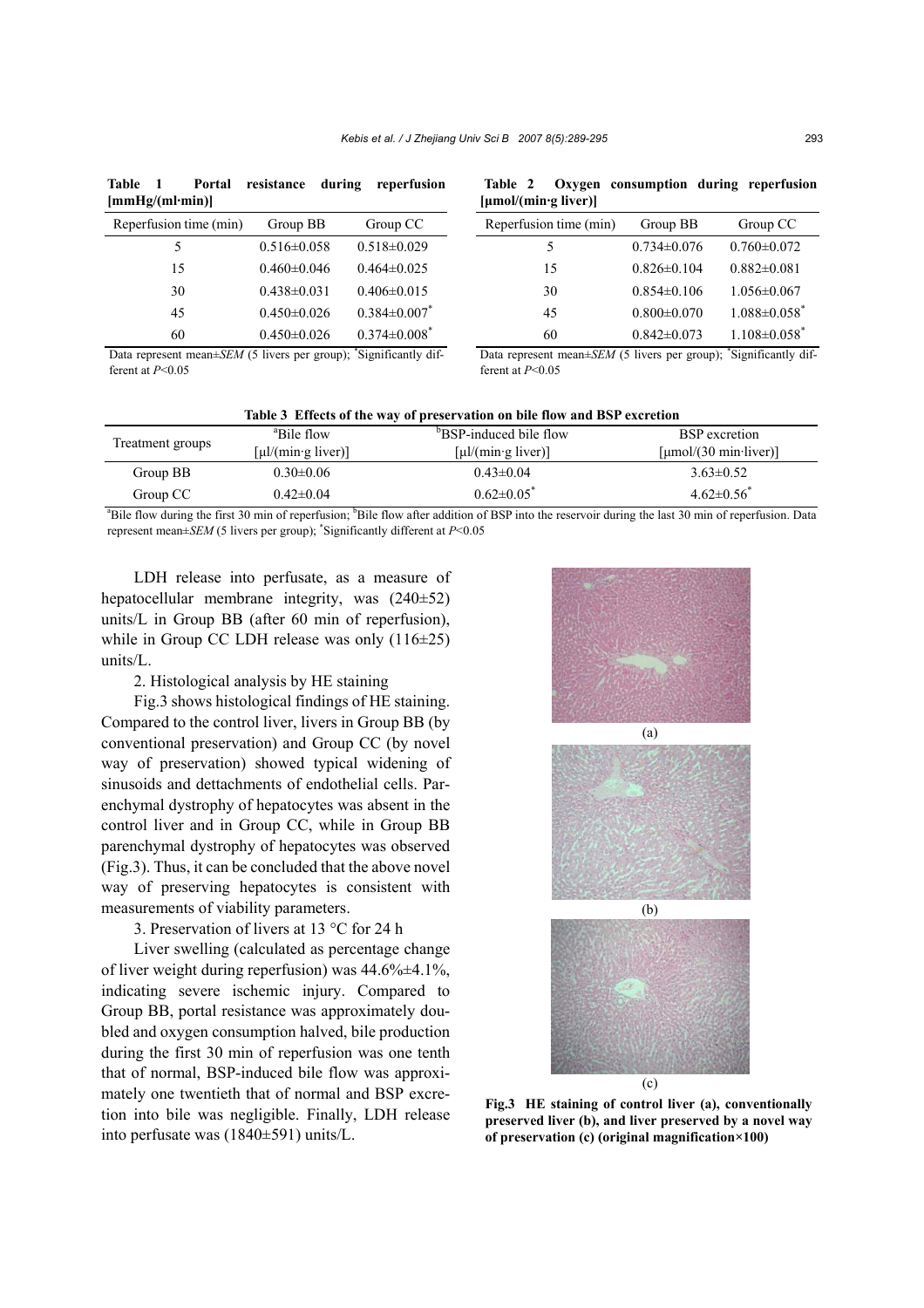# DISCUSSION

The objective of the present study was to investigate the hypothesis that slow cooling of the preservation solution during the initial phase of cold storage may improve liver viability during reperfusion and thus decrease liver reperfusion injury. We used for these experiments our preservation/perfusion chamber (Kebis and Zvrškovec, 2002) since our previous study showed that preservation of rat livers is more suitable in a preservation chamber than in plastic bags (Kebis *et al*., 2004). In addition, from the technical point of view a controlled decrease of the preservation solution can be achieved more precisely in plexiglass chamber than in plastic bag (Note: in the plastic bag the temperature of the preservation solution may interfere with ice slush surrounding the bag).

The data presented in Figs.2b~2d, Fig.3 and Tables  $1~3$  strongly suggest that slow cooling is indeed beneficial for liver viability during reperfusion and that the current procedure used in liver preservation is not suitable at least for the rat model. Of all viability parameters studied during liver reperfusion, bile flow is considered to be the most reliable indicator of ischemic and preservation damage (Bowers *et al*., 1987; Kukan and Haddad, 2001). Bile flow correlated with ATP tissue levels after liver transplantation and rapid resumption of bile flow in both rat liver transplantation (Sumimoto *et al*., 1988) and clinical liver transplantation (Lemasters and Thurman, 1997) is considered to be an early sign of a successful graft. Data on improved bile flow and BSP excretion into bile, as an index of the hepatic organic anion transport, indicate that milder initial hypothermia and slow cooling of the preservation solution may improve transplantation prognosis.

Interestingly, Fujita *et al*.(1993) showed that moderate hypothermia of 10 °C to 20 °C was more appropriate for maintaining structure and function of rat livers than temperature at 5 °C when the continuous perfusion of livers was used for preservation. However, for static liver preservation, temperatures close to 0 °C were found to be more appropriate than 4 °C (Hertl *et al*., 1994; Yoshida *et al*., 1999). In line with the latter findings, we observed severe liver injury, when livers were preserved at 13 °C for 24 h.

The question now arises as to whether results presented in this study can be extrapolated to human

livers. On one hand, surface-to-volume ratio of the rat liver is much higher than that of the human liver. Therefore, the injury resulting from human hepatic grafts may be much smaller than that resulting from rat liver hepatic grafts. On the other hand, the percentage of apoptotic hepatocytes in human hepatic grafts was the highest (30%) in the subcapsular region of the grafts (Borghi-Scoazec *et al*., 1997), i.e. in the region mainly exposed to the effects of cold environment during the procurement phase. Further, apoptosis of hepatocytes was correlated with postoperative serum levels of AST (Borghi-Scoazec *et al*., 1997).

# **CONCLUSION**

The results of the present study strongly suggest that slow cooling of the preservation solution during the initial phase of cold storage is more appropriate procedure for liver preservation than the currently used method. Whether these results hold true in humans is not clear. Therefore, preclinical significance of this novel way of liver preservation should be studied using larger animal liver e.g., the pig liver in preservation-transplantation experiments.

# ACKNOWLEDGEMENT

The authors sincerely thank Mr. Eduard Mališ for his excellent technical assistance.

#### **References**

- Borghi-Scoazec, G., Scoazec, J.Y., Durand, F., Bernuau, J., Belghiti, J., Feldmann, G., Henin, D., Degott, C., 1997. Apoptosis after ischemia-reperfusion in human liver allografts. *Liver Transplantation*, **3**(4):407-415. [doi:10. 1002/lt.500030408]
- Bowers, B.A., Branum, G.D., Rotolo, F.S., Watters, C.R., Meyers, W.C., 1987. Bile flow—an index of ischemic injury. *J. Surg. Res.*, **42**(5):565-569. [doi:10.1016/0022- 4804(87)90033-3]
- Drews, G., Deckert, F., Witzigmann, H., Hauss, J., Spiegel, H.U., 1998. Effect of rapid cooling on microperfusion of donor livers. *Zentralbl. Chir.*, **123**(3):280-284 (in German).
- Fujita, S., Hamamoto, I., Nakamura, K., Tanaka, K., Ozawa, K., 1993. Isolated perfusion of rat livers: effect of temperature on  $O_2$  consumption, enzyme release, energy store,